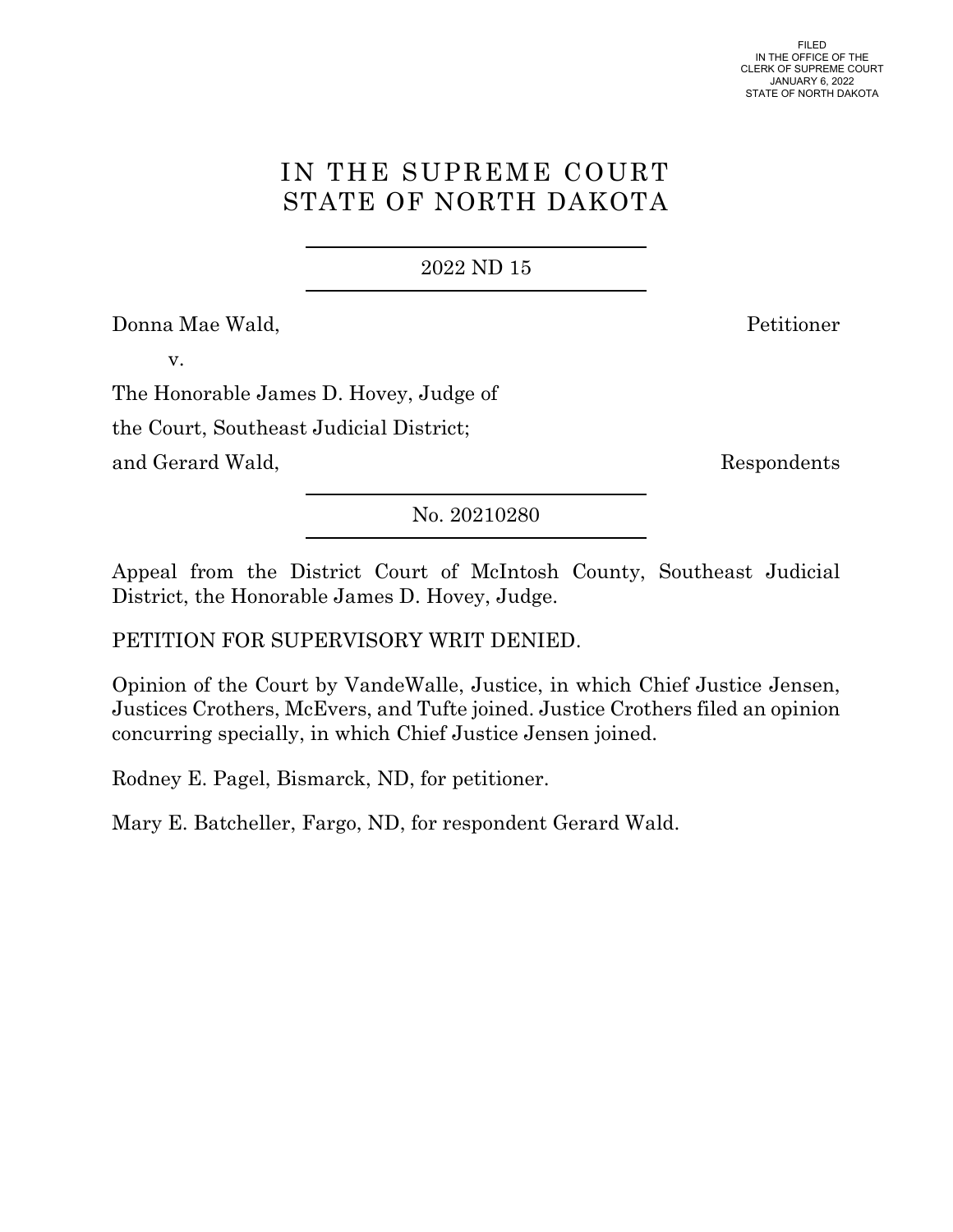# **Wald v. Hovey No. 20210280**

## **VandeWalle, Justice.**

[¶1] Donna Wald petitioned this Court to exercise its original jurisdiction and issue a writ of supervision directing the district court to vacate an order denying her demand for a change of judge and to grant the demand. We deny the petition, concluding the district court did not err when it denied the demand for a change of judge.

I

[¶2] In 2019, Donna and Gerard Wald divorced. The Honorable Daniel D. Narum was the presiding judge in the divorce action. Donna Wald was awarded hay bales and other assets in the property distribution. After entry of the divorce judgment, Donna Wald moved for contempt or in the alternative for redistribution of property, claiming she was unable to retrieve the hay bales awarded to her and Gerard Wald refused to turn the hay bales over to her. The district court denied her motion. Donna Wald appealed, and the property distribution and denial of the post-judgment motion were affirmed on appeal. *Wald v. Wald*, 2020 ND 174, ¶ 1, 947 N.W.2d 359.

[¶3] In 2021, Donna Wald sued Gerard Wald for unjust enrichment and tortious conversion. She alleged the hay bales awarded to her in the divorce judgment were worth \$242,216; she had not received any of the hay bales; Gerard Wald kept the hay bales for his own use or sold them for his own gain; and she was deprived of the value, use, and benefit of the hay bales. She requested the district court to award her \$242,000 in damages.

[¶4] Judge Narum was assigned to the case, and Donna Wald filed a demand for a change of judge under N.D.C.C. § 29-15-21. The Honorable James D. Hovey, presiding judge of the Southeast Judicial District, reviewed the request for a change of judge. Judge Hovey denied the request, finding Judge Narum was the presiding judge in the divorce action, the factual issues in the current case were considered and decided by Judge Narum as part of the divorce, and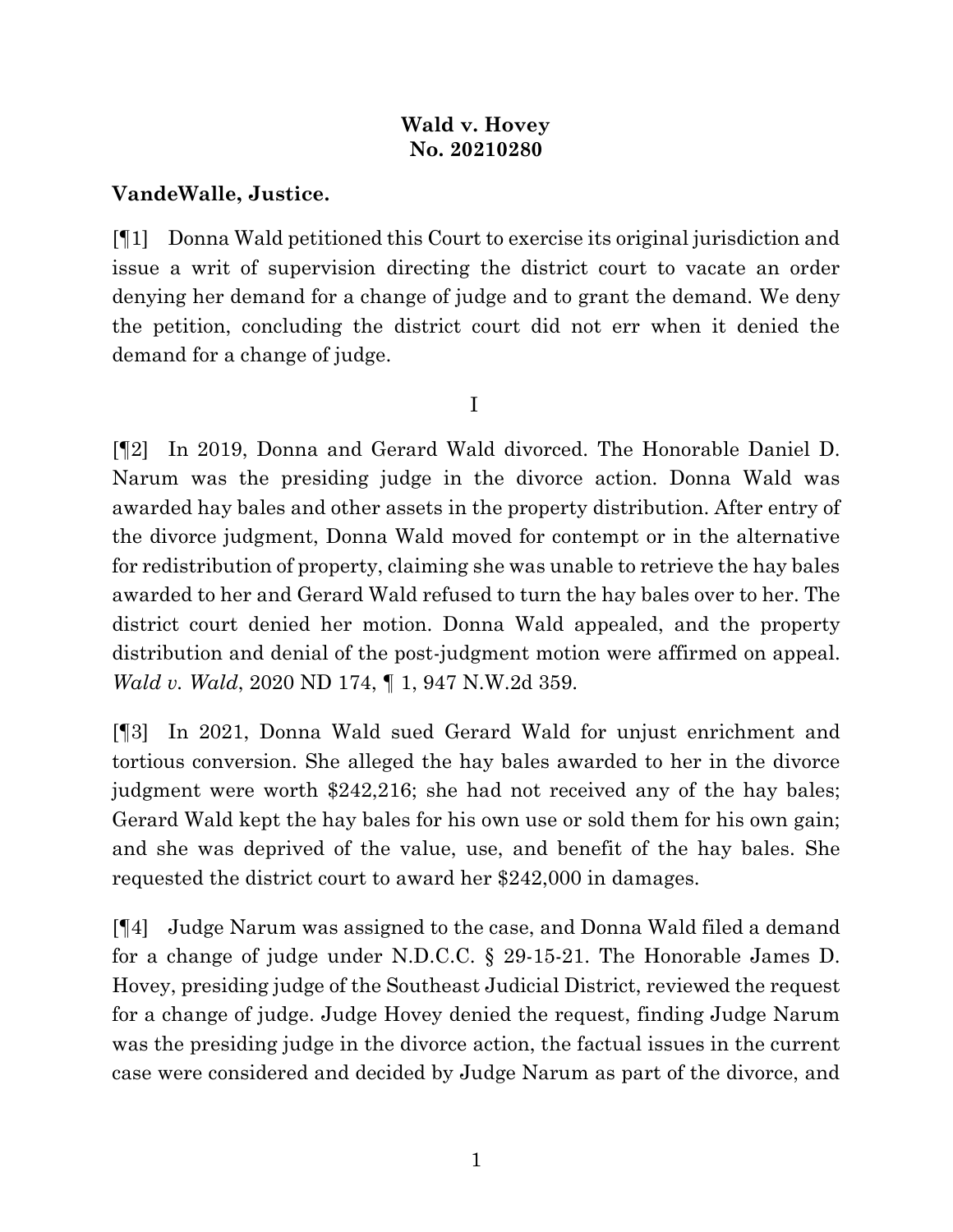therefore Judge Narum ruled upon matters pertaining to this action in which Donna Wald was heard or had an opportunity to be heard.

[¶5] Donna Wald now seeks a writ of supervision directing the district court to vacate the order denying her demand for change of judge and to grant the demand. She argues she complied with the statutory requirements for a change of judge and the court erred by denying her request.

#### II

[¶6] Article VI, Section 2 of the North Dakota Constitution provides this Court with "original jurisdiction with authority to issue, hear, and determine such original and remedial writs as may be necessary to properly exercise its jurisdiction." *See also* N.D.C.C. § 27-02-04 ("In the exercise of its appellate jurisdiction, and in its superintending control over inferior courts, it may issue such original and remedial writs as are necessary to the proper exercise of such jurisdiction."). Our authority to issue supervisory writs is discretionary and is used "only to rectify errors and prevent injustice when no adequate alternative remedies exist." *Smith v. Isakson*, 2021 ND 131, ¶ 7, 962 N.W.2d 594 (quoting *Holbach v. City of Minot*, 2012 ND 117, ¶ 12, 817 N.W.2d 340).

[¶7] An order denying a demand for a change of judge is not appealable, but it is reviewable on appeal from a final judgment. *Traynor v. Leclerc*, 1997 ND 47, ¶ 6, 561 N.W.2d 644. However, we explained it is appropriate to consider exercising our supervisory jurisdiction when a demand for a change of judge has been denied because no adequate alternative remedy exists. *Id.* We will consider the merits of the issue Donna Wald raised in her petition.

#### III

[¶8] Section 29-15-21, N.D.C.C., permits a change of judge upon a timely demand, stating:

1. Subject to the provisions of this section, any party to a civil or criminal action or proceeding pending in the district court may obtain a change of the judge before whom the trial or any proceeding with respect thereto is to be heard by filing with the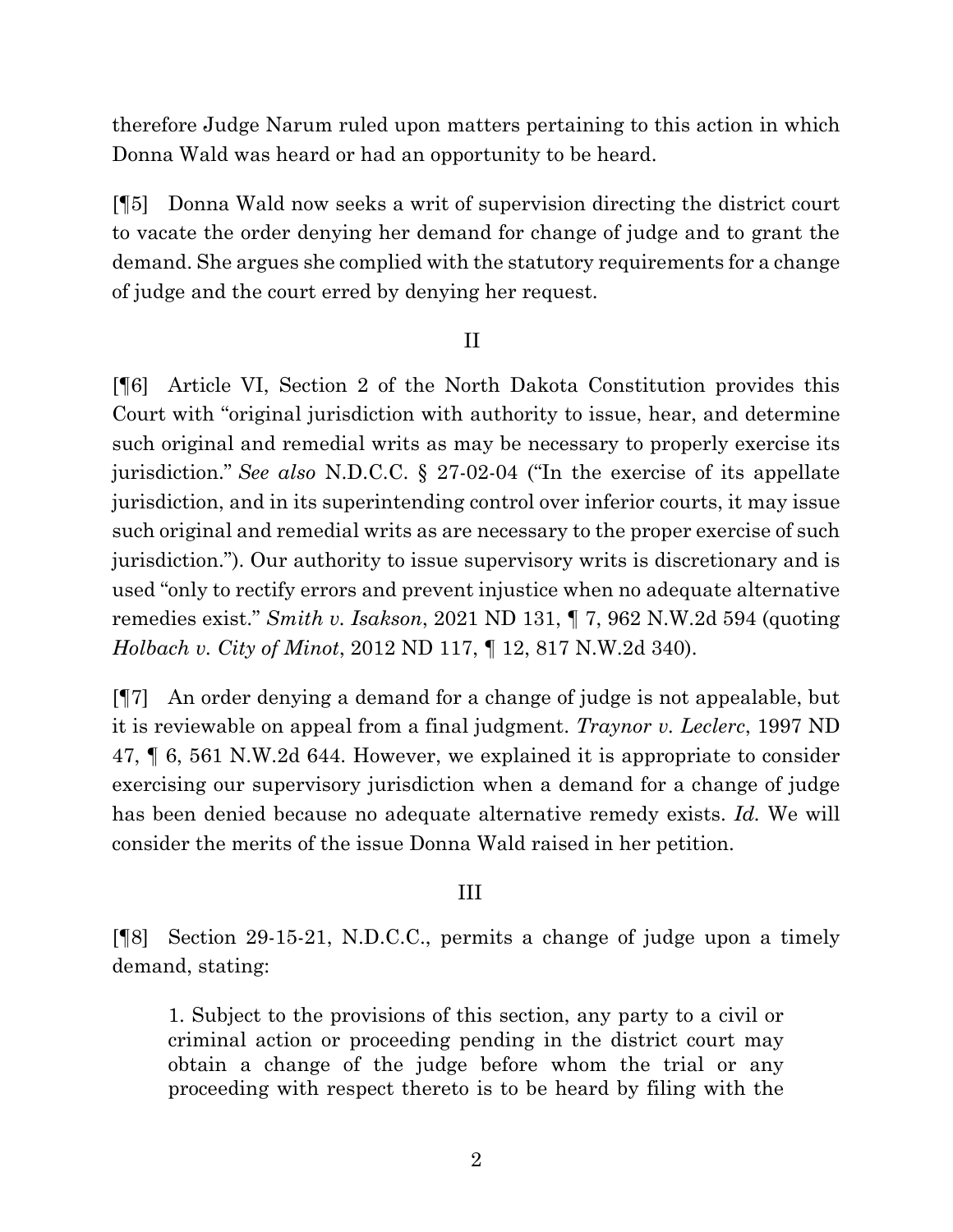clerk of the court in which the action or proceeding is pending the original of a written demand for change of judge[.]

. . . 3. . . . In any event, no demand for a change of judge may be made after the judge sought to be disqualified has ruled upon any matter pertaining to the action or proceeding in which the demanding party was heard or had an opportunity to be heard. Any proceeding to modify an order for alimony, property division, or child support pursuant to section 14-05-24 or an order for child custody pursuant to section 14-05-22 must be considered a proceeding separate from the original action and the fact that the judge sought to be disqualified made any ruling in the original action does not bar a demand for a change of judge.

[¶9] Section 29-15-21, N.D.C.C., is a "statutory arrangement for permitting a litigant to obtain a change of judge, thereby assuring fair trials and promoting the fairness and integrity of the courts." *Traynor*, 1997 ND 47, ¶ 14; *see also Giese v. Giese*, 2002 ND 194, ¶ 5, 653 N.W.2d 663 (stating the purpose of the statute is to allow a party to obtain a change of judge if the party does not believe he could have a fair trial before the assigned judge). We have recognized that "[o]ur cases make clear, '[a] ruling adverse to a party in the same or prior proceeding does not render a judge biased so as to require disqualification.'" *Falcon v. State*, 1997 ND 200, ¶ 15, 570 N.W.2d 719 (quoting *Farm Credit Bank v. Brakke*, 512 N.W.2d 718, 720 (N.D. 1994)). Donna Wald does not allege Judge Narum demonstrated bias against her. She argues her request meets the statutory requirements for demanding a change of judge under N.D.C.C. § 29-15-21.

[¶10] Donna Wald contends the only issue is whether Judge Narum has ruled on any matter pertaining to the current action in which she was heard or had an opportunity to be heard. She claims this is a separate action for tortious conversion and unjust enrichment, this is not the divorce action, and it is not a motion for contempt or a motion to amend the divorce judgment. She asserts this is a separate and distinct action from the divorce and no moving party has been heard or has had an opportunity to be heard on any motion in this action.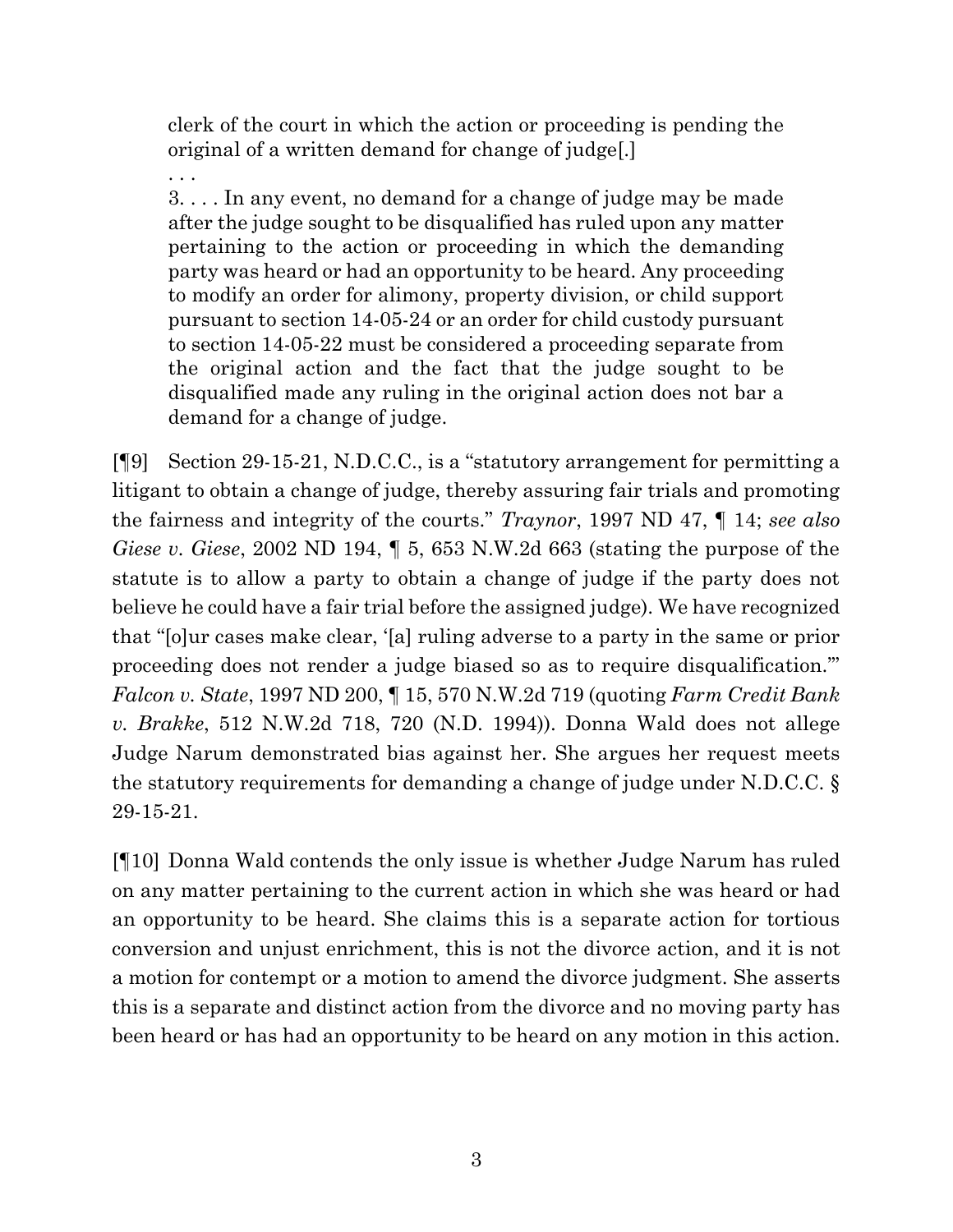[¶11] The preemptory challenge to the assignment of a judge allowed under N.D.C.C. § 29-15-21 is not an unlimited right. *See Giese*, 2002 ND 194, ¶ 5. We have held that "the plain language of the statute precludes a demand to change a judge who has ruled upon any matter pertaining to an action or proceeding in which the demanding party was heard or had an opportunity to be heard." *Id.* The phrase "any matter pertaining to the action" uses broad language. This Court previously held the use of the word "any" in this phrase means "all" or "every" and its meaning is comprehensive in scope and inclusive in range. *State v. Zuger*, 459 N.W.2d 235, 237 (N.D. 1990). The word "matter" generally means "[a] subject under consideration, esp. involving a dispute or litigation" or "[s]omething that is to be tried or proved; an allegation forming the basis of a claim or defense." *Black's Law Dictionary* 1172 (11th ed. 2019). The word "pertain" means "[t]o relate directly to; to concern or have to do with." *Black's Law Dictionary* 1383 (11th ed. 2019). The plain language of the statute does not preclude a change only if the judge ruled on a matter within the current action. Rather, it precludes a change in judge if the judge has ruled on any matter, including a matter in a separate action, which pertains to the current action if the demanding party was heard or had an opportunity to be heard.

[¶12] Furthermore, construing this language in a broad manner is consistent with our case law. In *Falcon*, 1997 ND 200,  $\P\P$  18-19, we held the district court did not err in denying a demand for a change of judge under N.D.C.C. § 29-15- 21 in a post-conviction proceeding when the same judge presided over the criminal trial. We noted a motion under the Uniform Postconviction Procedure Act is treated as an independent civil action and the post-conviction proceeding is separate from the original prosecution proceeding. *Id.* at ¶¶ 9, 14. However, we held post-conviction proceedings are appropriately treated as a continuation of the criminal prosecution for purposes of N.D.C.C. § 29-15-21, and a party bringing a post-conviction petition is not entitled to a new judge when the post-conviction judge was also the trial judge. *Id.* at ¶ 18.

[¶13] In *Chisholm v. State*, 2019 ND 70, ¶ 13, 924 N.W.2d 127, we considered whether a defendant applying for post-conviction relief is entitled to a change of judge under N.D.C.C. § 29-15-21 on subsequent applications for postconviction relief. We noted each application for post-conviction relief is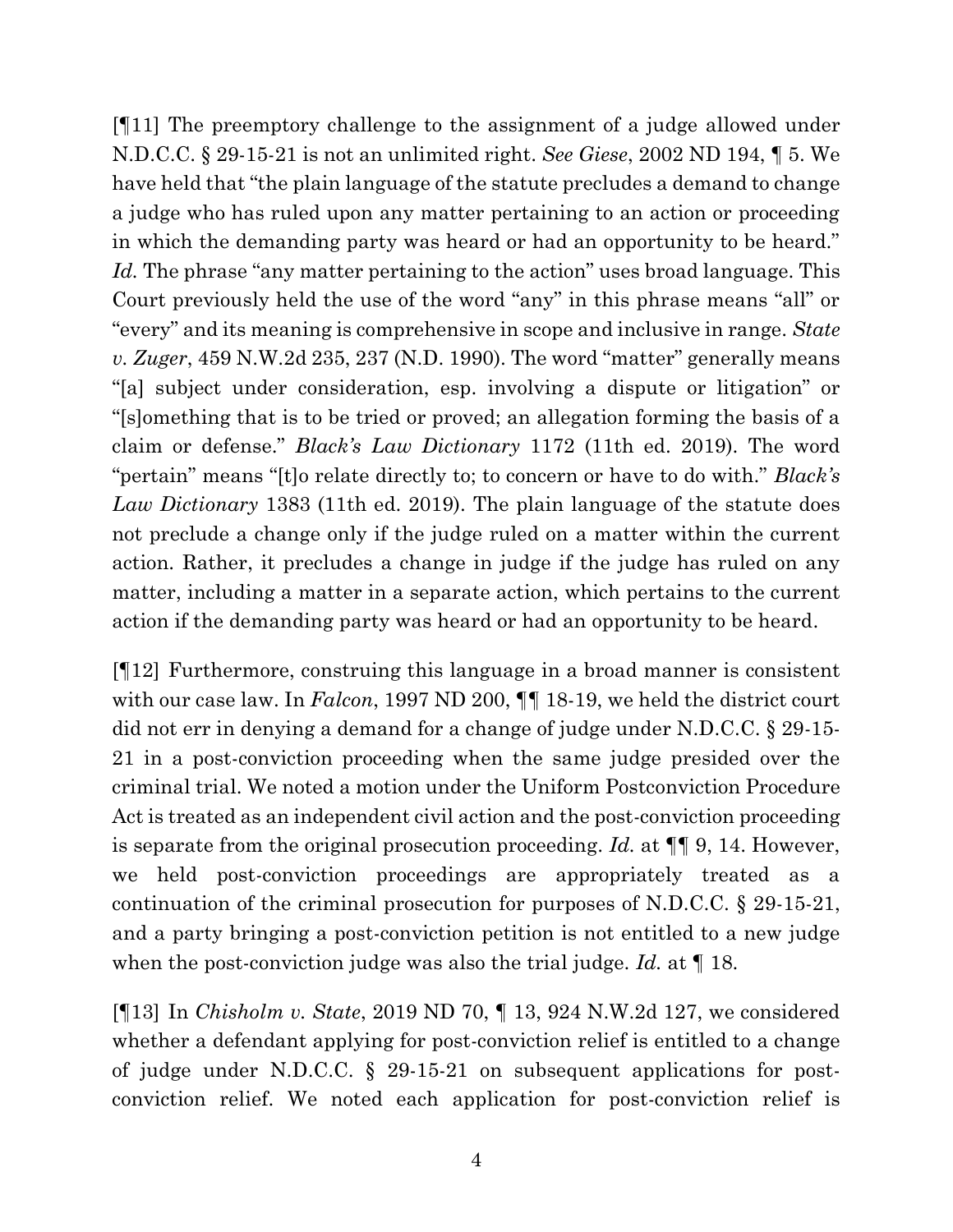assigned a new civil case number. *Id.* at ¶ 10. However, we extended the holding in *Falcon* and held "subsequent applications for post-conviction relief are also a continuation of the underlying action." *Id.* at ¶ 13. We affirmed the denial of the demand for a change of judge. *Id.*

[¶14] In *Schmidt v. Thompson*, 347 N.W.2d 315, 321 (N.D. 1984), this Court held a trial judge who ordered a party to make child support payments in a divorce proceeding retained jurisdiction to enter an order of commitment in a subsequent contempt proceeding despite the party's demand for a change of judge. The Court explained that "the demand for change of judge does not disqualify the judge from any contempt proceedings that may arise out of actions or orders issued prior to the demand for removal." *Id.*

[¶15] In *In re M.S.*, 2017 ND 208, ¶ 2, 900 N.W.2d 805, a demand for a change of judge was denied in a case related to a petition for continuing mental health treatment. The patient argued the filing of a petition for a continuing treatment order creates a new and different action. *Id.* at ¶ 6. We acknowledged there had been multiple petitions for continuing treatment between 2013 and 2017 and the district court judge issued one-year orders related to those petitions. *Id.* at ¶ 9. We held the district court did not err in denying the demand for a change of judge because this was a continuing case and the judge had made rulings pertaining to the proceeding. *Id.* at ¶¶ 8-9.

[¶16] In these cases we interpreted N.D.C.C. § 29-15-21 broadly. We applied the statute and held the moving party was not entitled to a change of judge, even if there was a new action with a new case number, when the assigned judge ruled on a matter in a prior proceeding that pertained or related directly to the current action or proceeding.

[¶17] In the divorce action, Donna Wald filed a post-judgment motion for contempt or in the alternative for redistribution of property, claiming Gerard Wald refused to allow her to come onto the land to retrieve the hay bales, he refused to turn the hay bales over to her, and Gerard Wald should have to pay her \$242,216 for the value of the hay bales. She claimed Gerard Wald believed that the hay bales were his to do with as he desired because she did not remove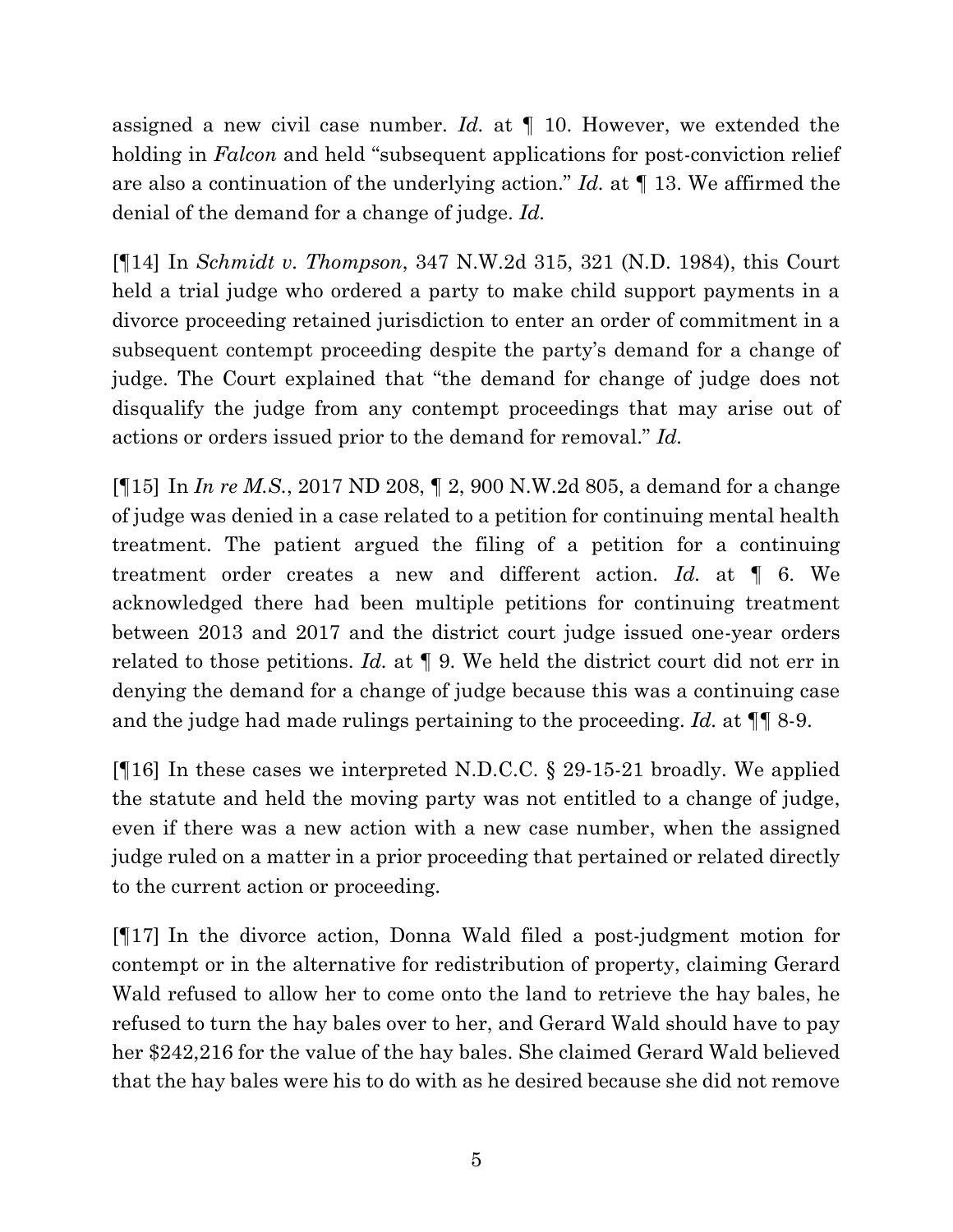the hay bales from his property within thirty days of entry of the divorce judgment. The district court denied Donna Wald's motion for contempt and redistribution of property.

[¶18] In the current action, Donna Wald is suing Gerard Wald for tortious conversion and unjust enrichment seeking damages related to the hay bales she was awarded in the parties' divorce action. She alleges the hay bales awarded to her in the divorce judgment were worth \$242,216 and Gerard Wald kept the hay bales for his own use or sold them for his own gain. She requests the district court award her \$242,000 in damages.

[¶19] The same factual issues that were before the district court in the postjudgment divorce proceedings are also before the district court in the current action. The ruling on the post-judgment motion is a matter that pertains or directly relates to the current action. Donna Wald appeared and was heard during the post-judgment proceedings in the divorce action, and Judge Narum ruled on Donna Wald's post-judgment motion. Under the facts and circumstances of this case, we conclude Judge Narum has ruled on matters pertaining to this action within the divorce case, and therefore the district court did not err in denying Donna Wald's demand for a change of judge.

## IV

[¶20] The district court did not err in denying Donna Wald's demand for a change of judge. Donna Wald's petition for a writ of supervision directing the district court to vacate its order denying her demand for a change of judge is denied.

[¶21] Jon J. Jensen, C.J. Gerald W. VandeWalle Daniel J. Crothers Lisa Fair McEvers Jerod E. Tufte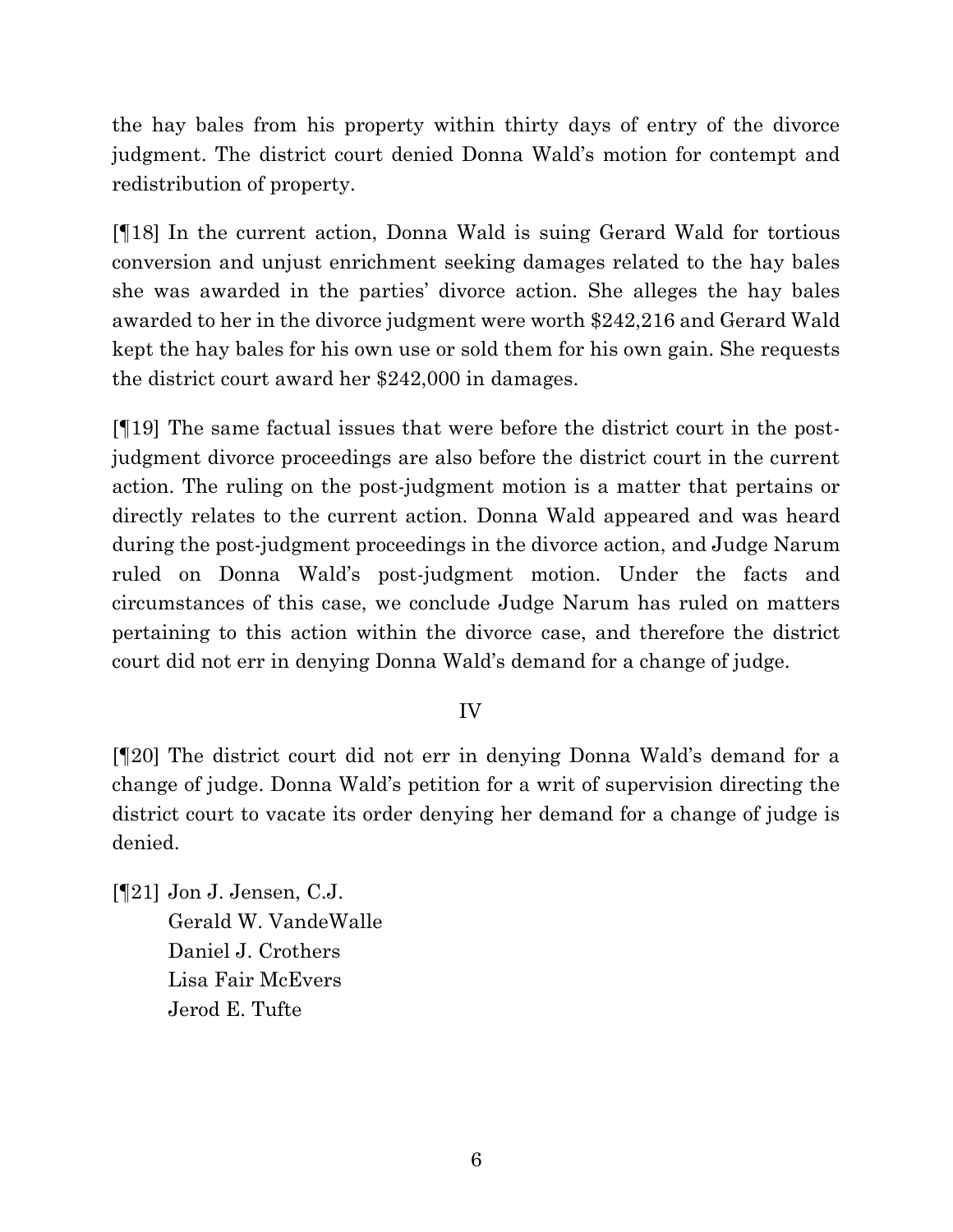# **Crothers, Justice, specially concurring.**

[¶22] Section 29-15-21(3), N.D.C.C., provides in pertinent part "no demand for a change of judge may be made after the judge sought to be disqualified has ruled upon any matter pertaining to the action or proceeding in which the demanding party was heard or had an opportunity to be heard." Petitioner Donna Wald reads this provision as allowing a demand when the judge has not ruled on a matter in the pending action or proceeding. *See* majority opinion, ¶ 10. Respondent Gerard Wald argued and we agree the operative sentence focuses on whether the assigned judge has ruled on an issue or matter, regardless whether that ruling came in the present action or another one. *See id.* at ¶ 11.

[ $[123]$ ] The application of N.D.C.C. § 29-15-21(3) is determined by three key words—"action," "proceeding," and "pertaining." Rule 2, N.D.R.Civ.P., provides "[t]here is one form of action—the civil action." A "civil action" is defined as "An action brought to enforce, redress, or protect a private or civil right; a noncriminal litigation." *Black's Law Dictionary* 38 (11th ed. 2019). Similarly, a "proceeding" is "The regular and orderly progression of a lawsuit, including all acts and events between the time of commencement and the entry of judgment." *Id.* at 1457. "Pertaining" means "To relate directly to; to concern or have to do with." *Id.* at 1383.

[¶24] Because the legislature chose the words "pertaining to" rather than the word "in," I agree with the ruling of this Court. *See* N.D.C.C. § 1-02-05 ("When the wording of a statute is clear and free of all ambiguity, the letter of it is not to be disregarded under the pretext of pursuing its spirit."). I write separately to highlight what I believe is a result not intended by the legislature. Rather, I think the legislature intended that a litigant be able to obtain a new judge in a new action or proceeding if the assigned judge had not ruled on any matter in that action or proceeding.

[¶25] If indeed the statute does not say what the legislature meant, I encourage modification of the statute to ensure the demand for change of judge statute recognizes that a new judge can be demanded even though the same subject matter might be involved in two or more pieces of litigation. Otherwise,